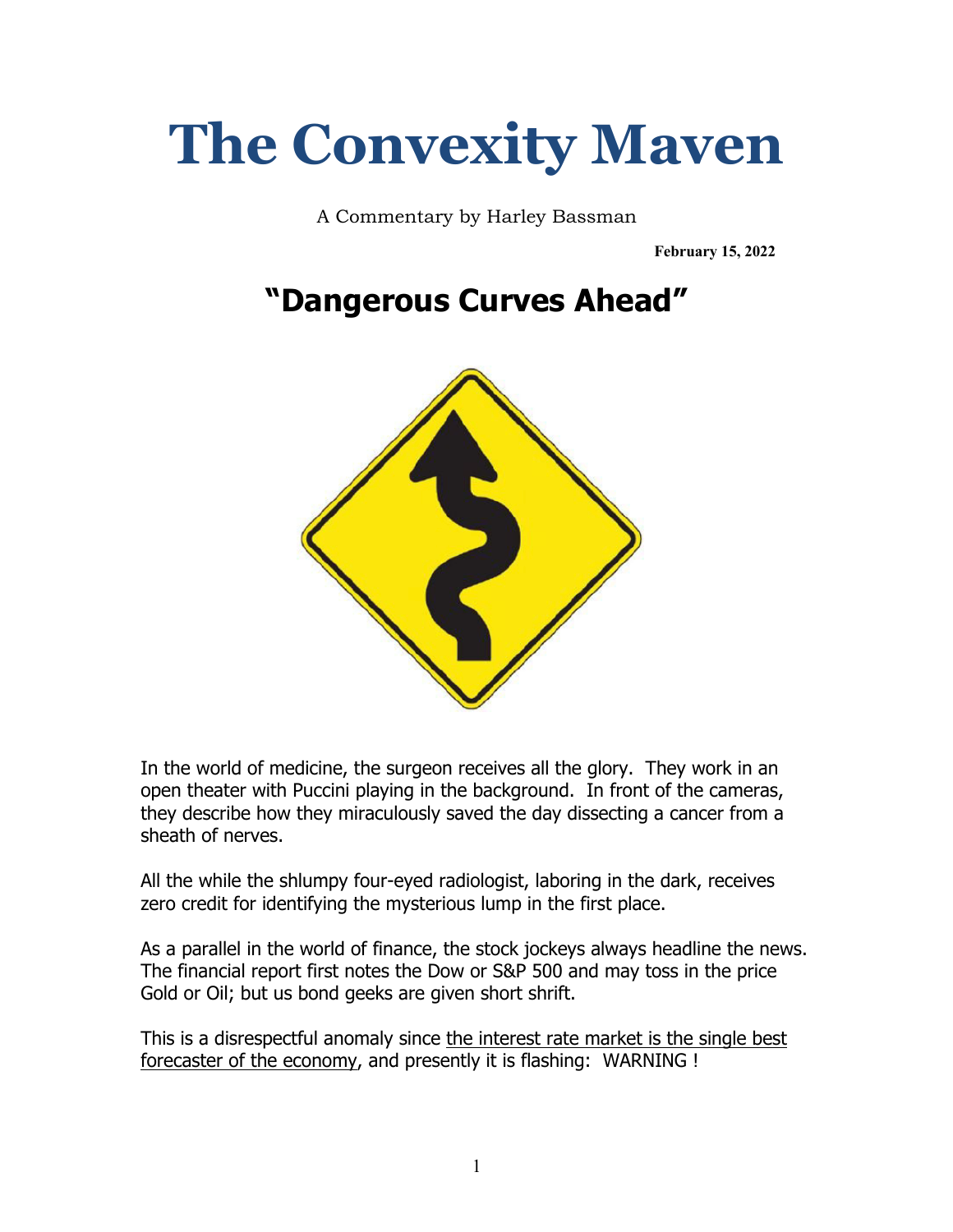Under a thin veneer of civility, some Wall Street fixed-income (bond) traders, frequently sporting advanced degrees in Physics and Engineering, consider their street-smart equity (stock) market counterparts knuckle-draggers who occasionally catch a 50-bagger that launches them to stardom.

A so-called "Gentle(wo)man's size" interest rate trade is \$50mm, with billiondollar tickets being quite common. In contrast, a \$50mm principal equity trade would likely require a nervous call to the boss.

The only time us bond geeks ever received any respect was when Bill Clinton's political adviser James Carville said in 1994: "I used to think that if there was reincarnation, I wanted to come back as the president or the pope or as a .400 baseball hitter. But now I would like to come back as the bond market; you can intimidate everybody."

Carville was referring to the old notion of "bond vigilantes", a concept that is well past its sell date. But his larger concept is still valid as it is the interest rate Yield Curve that is the best predictor of the economy.

The Yield Curve is the graphical measure of interest rates by maturity, with short-term rates on the left and long-term rates on the right. It is most often quoted as the difference between the two-year and the ten-year rates, but it can be almost any combination. Other popular relationships can be the three-month versus the ten-year rates, or the five-year versus the thirty-year rates.



What is eye-catching in the chart above is how the -hemoglobin line- 2yr vs 10yr spread dips below zero (inverts) like clockwork soon before the -dust shading- of a recession. While there is no precise rule, on average a recession will be declared about 16 months after the Yield Curve inverts.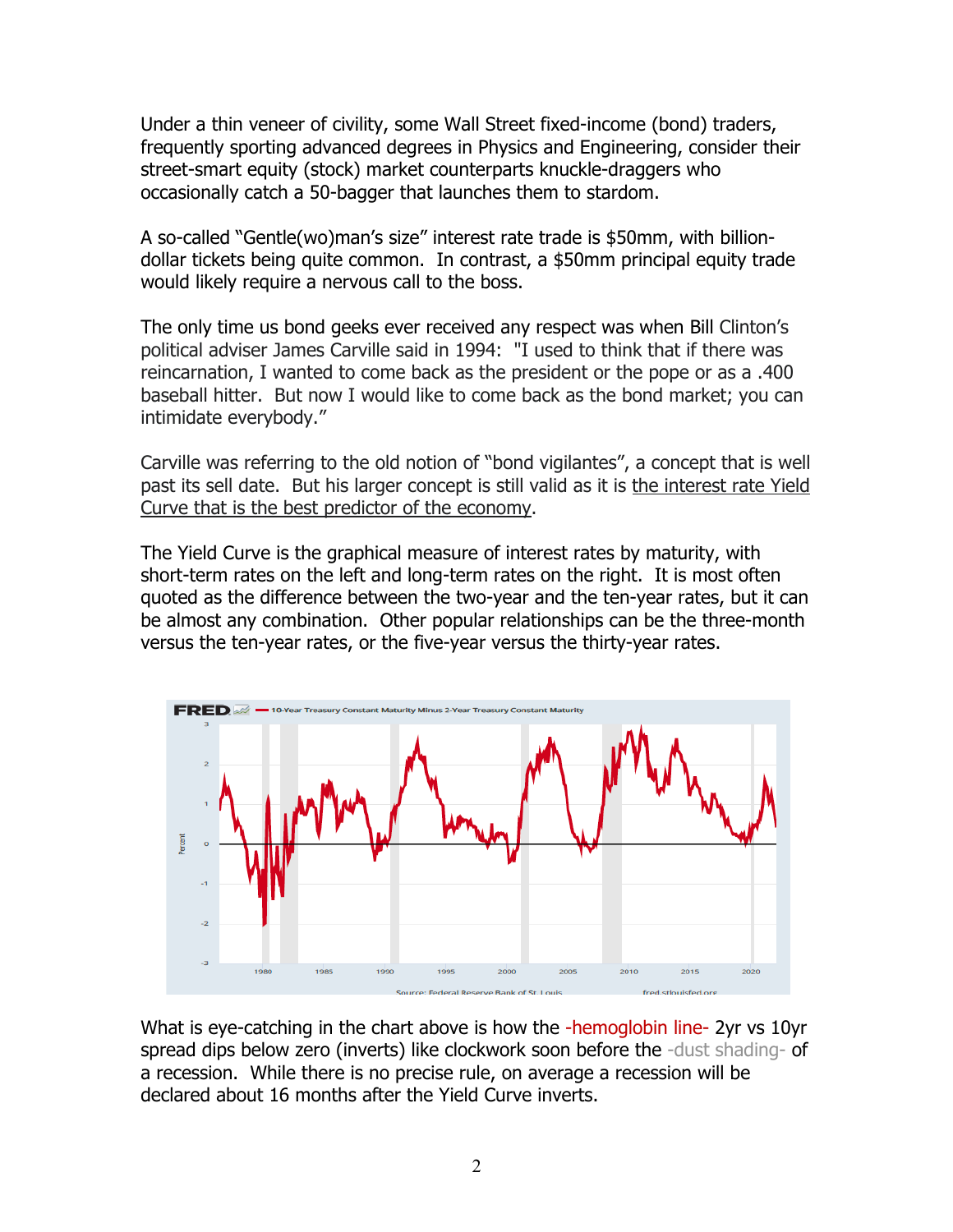Such was the case that I noted in my November 15, 2018, Commentary that while there was not a cloud in the financial sky, the shape of the Yield Curve was "consistent with a recession in early 2020".

On February 6, 2019, I offered the chart below where the -kratom line-five-year forward five-year interest rate touched the -agaric line- Fed Funds rate with a further warning of economic hardship.



While I will not claim I predicted COVID, the recession did arrive "on time", and the Yield Curve (interest rates) was again prescient.

With chest-thumping arrogance, many are pointing to the recent -pulp linecompression (flattening) of the 5yr vs 30yr Yield Curve as a precursor to yet another recession; this one induced by an overly aggressive Federal Reserve (FED) that has signaled rate hikes and balance sheet reduction starting in March.

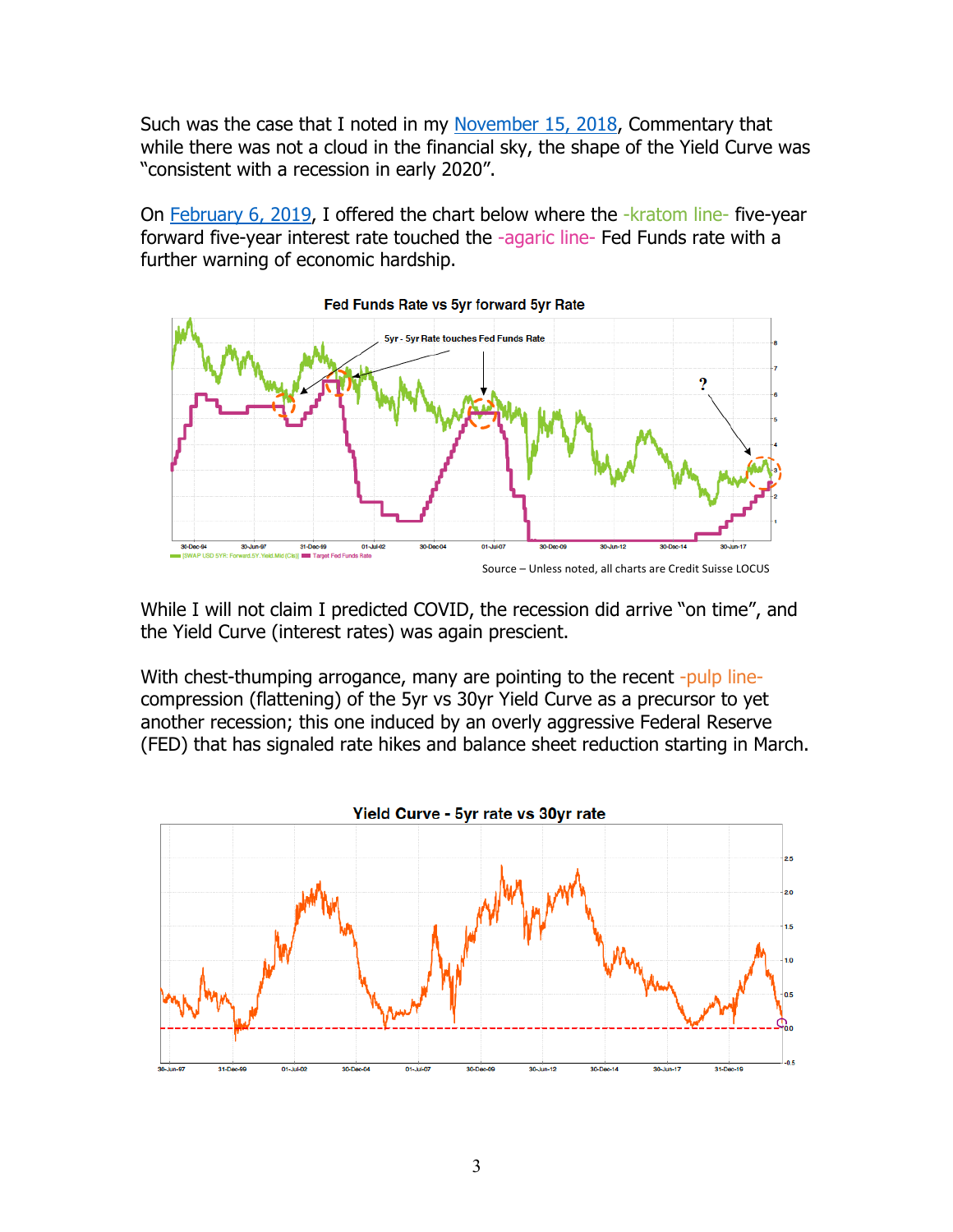However, this "Spot" spread has not yet inverted as it closed at a positive 8 basis points last week. Coincident with the Olympics, many pundits are jumping the gate by quoting the –Rhone line- "Forward" rate spread by claiming this is the market's best "prediction".



Let me say this emphatically…Forward rates are NOT a prediction.

This is an important topic that market pundits frequently (actually, almost always) misconstrue.

Forwards are NOT a prediction, rather they are the simple mathematical discounting of the Spot Curve to produce an "arbitrage-free" price, no more, no less; Forwards rates are not the market's best guess of future interest rates.

That said, I will concede that the Spot Curve does contain information about how market participants value risk, so considering the shape of the Forward surface is not without merit.

To review this concept in a bit more detail for interest rate civilians, let's examine the classic investment conundrum faced by widows and orphans.

If Grandma can either buy a one-year CD at 2% or a two-year CD at 3% annually, what should she do ? Ignoring compounding, she would only buy the one-year CD if she was certain she could roll-over this investment for the second year at a rate of at least 4%. [2% for the first year plus 4% for the second year equals an average 3% rate for the entire two-year investment period.]

This 4% breakeven rate is known as the one-year rate, one year forward. Since Wall Street derivative professionals can easily buy and sell these Forward rates, a Spot surface of 2% and 3% must create a 4% Forward rate or arbitrage opportunities will exist. (This is how the traders in "Liar's Poker" became rich.)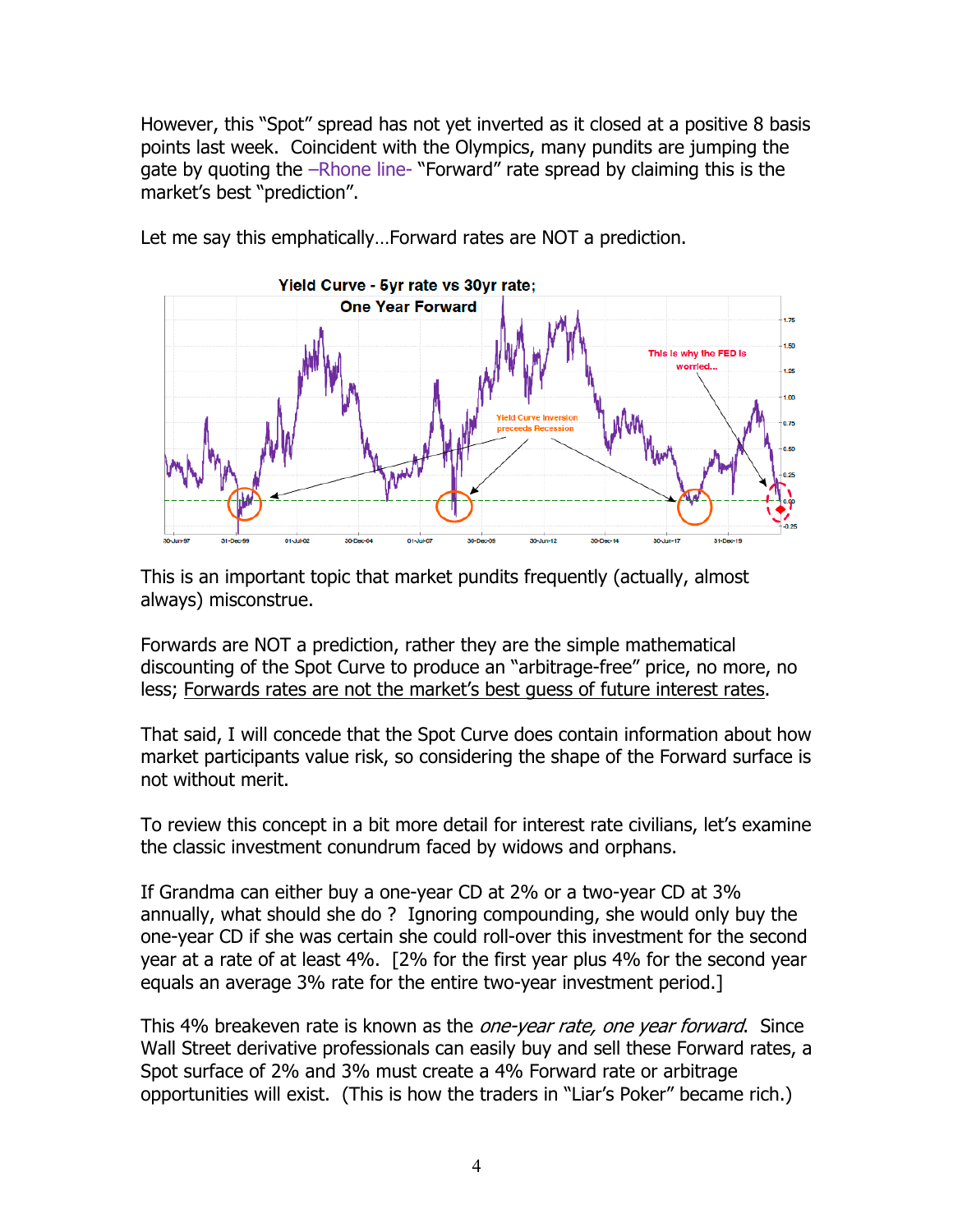Ipso facto, the steeper the Yield Curve, the greater the distance between the Spot rate and the Forward rate; and this underpins the fundamental logic for my favorite chart: The relationship between the -Cointreau line-shape of the Yield Curve and the -zinfandel line- level of Implied Volatility.



Until Brian Greene can locate a wormhole into the Multiverse, time can only travel forward; as such, the future must become the present. With no consideration of whether the Forward grinds to the Spot or a Spot price heads to its Forward, a larger spread necessarily implies a greater uncertainty of the outcome. And since Implied Volatility is a function of uncertainty (risk), option prices tend to rise in conjunction with a steeper Yield Curve.

## **Warning Signs**

I am not going to switch horses and say "this time is different"; however, it does seem foolish to ignore that the FED has placed a heavy -myrtille line- thumb on the scale with the expressed intention of reducing both Rates and Volatility.

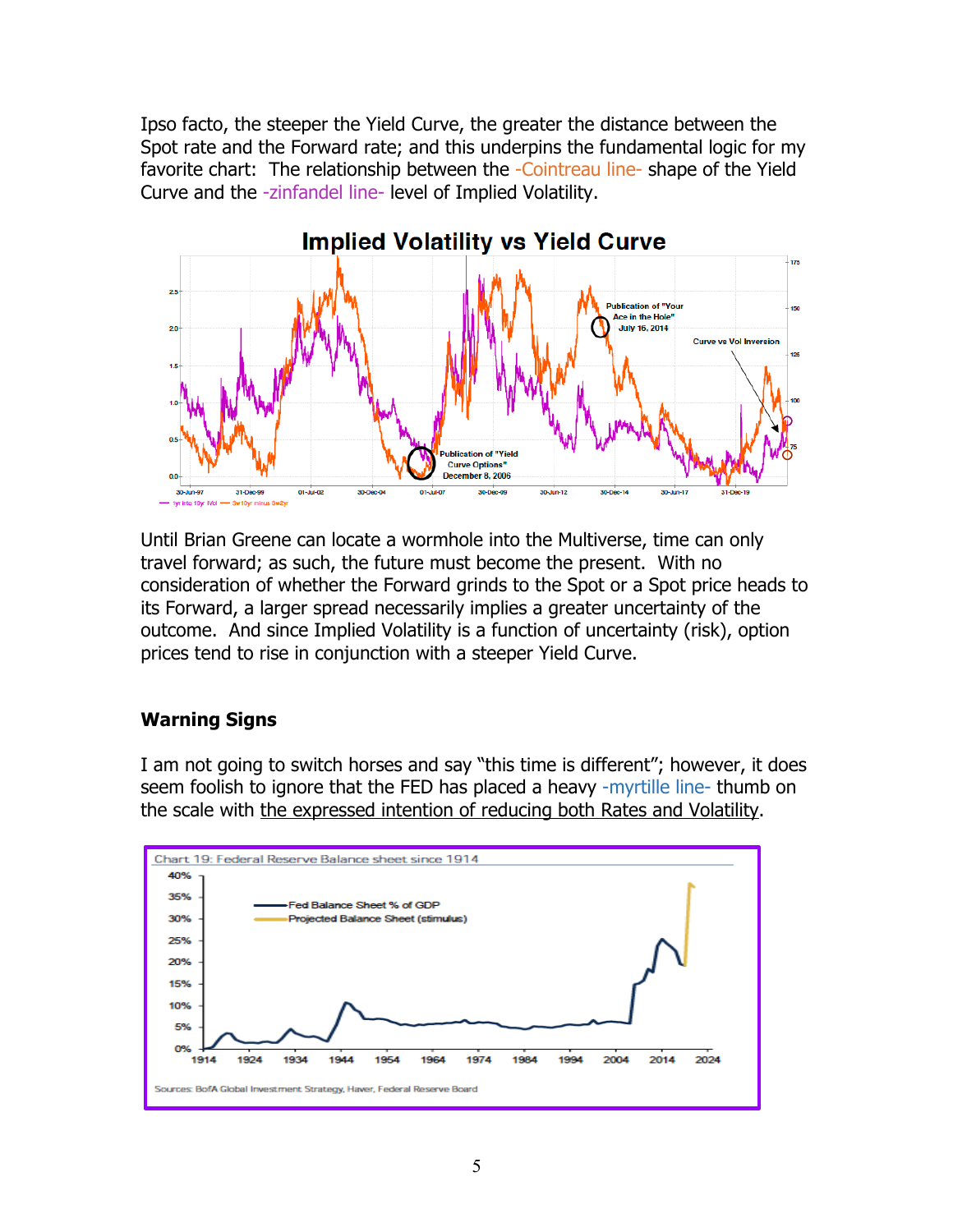While I will not deny there have been economic benefits to flooding the system with liquidity, the downside has been an increase in Moral Hazard as both policy makers and investment managers cannot see a roadway glazed in financial fog.

We simply do not yet know the equilibrium levels of Rates, Credit spreads, and Implied Volatility once this version of Yield Curve Control (YCC) is removed.

That said, there are a few indications the Yield Curve is artificially flat.

My favorite measure of Mortgage-backed Securities (MBS) is the -gariguette lineyield spread between MBS and the ten-year rate. Notice how this spread has doubled to 85bps since the FED signaled an end to Quantitative Easing (QE).



Similarly, the -Fossile line- MOVE Index (the VIX for bonds) recently reached 94; except for COVID, this is the highest close since the Taper Tantrum in 2013.

Both increases are **inconsistent with a flattening Yield Curve**.

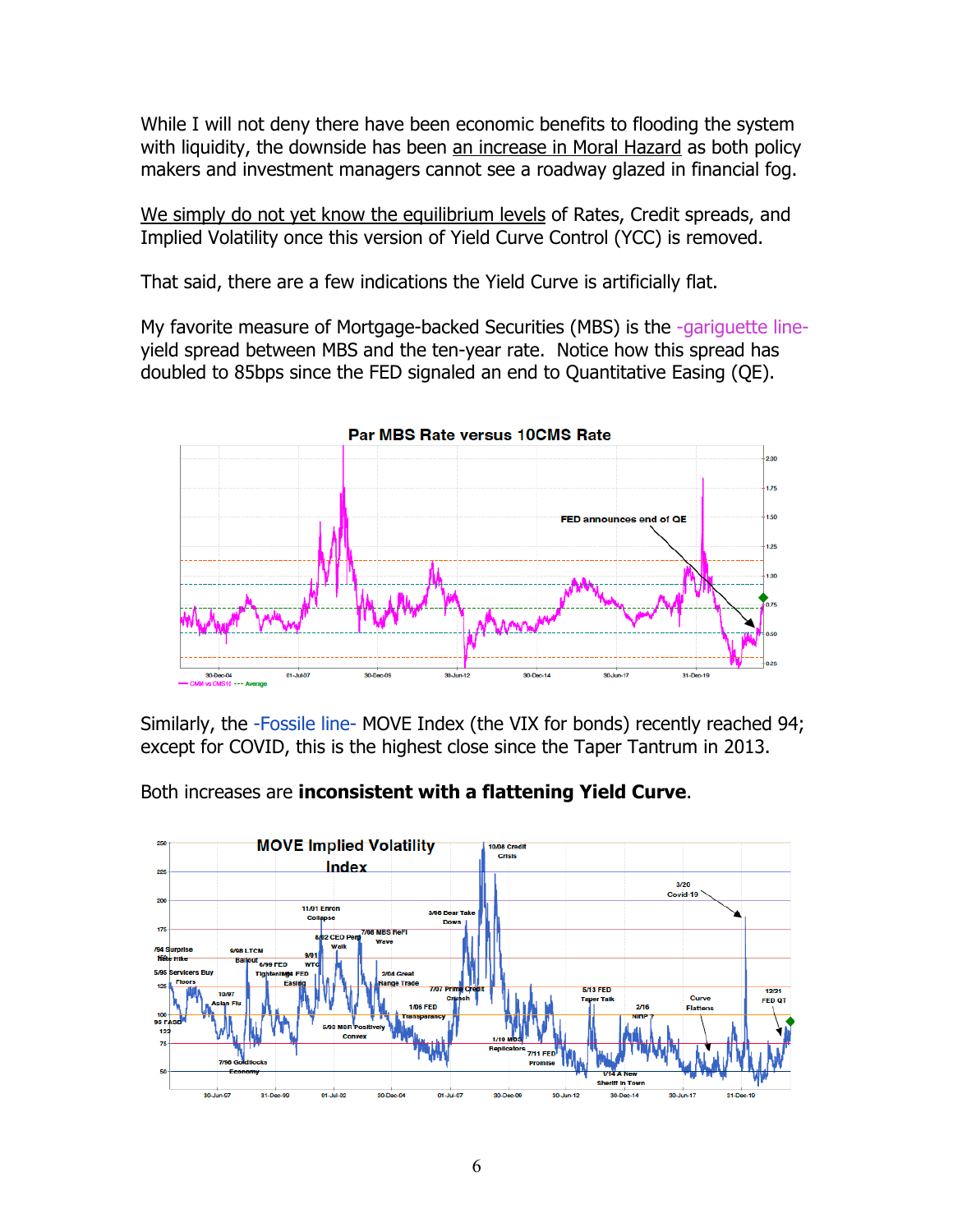While my memory is indeed growing cobwebs, I cannot quickly recall a flattening of the Yield Curve BEFORE the first interest rate hike by the FED. Usually, the FED starts hiking until something breaks and then long-term interest rates decline in anticipation of a recession and resulting reversal of FED policy.

Even more strange is that Yield Curve flattening usually arrives with short-term rates rising a lot, and long-term rates rising less. So, for example, the two-year rate may rise by 100bps while long-term rates rise by only 50bps; thus, compressing the Yield Curve.

This time, despite a raging increase in CPI inflation, in contrast to asset inflation, **the Yield Curve has rotated** with short-term rates rising and long-term rates declining.

Curve rotation is a late-stage event that should not occur before the first hike.

## **Macro Comments**

In late 2018 I cautioned a recession may be coming as the Yield Curve flattened; but this was after seven FED rate hikes, with one more still in the pipeline. The current flattening is occurring before the FED has even pulled the trigger once. At the close of 2018 the annual CPI clocked in at 2.2%; last week we notched 7.5%, the highest in 40 years; and housing inflation has yet to be fully included.

Lacy Hunt was a recent guest on our Keeping it Simple webinar; he cautioned of a recession with a prediction of much lower interest rates. While I will not suggest he crossed state lines to Oklahoma (where there are nearly three times as many licensed dispensaries as California), I cannot connect the dots between a 12.2% Producer Price Index (PPI) and lower long-term rates.

Us University of Chicago monetarists have been warning for a decade that the FEDs helicopter money would someday have consequences; the truth will be revealed soon after the FEDs March 17 meeting when they offer if/how they plan to reduce their balance sheet, thus **finally removing their heavy hand**.

Remember: For most investments, sizing is more important than entry level.

Harley S. Bassman February 15, 2022

Follow me on Twitter: **@ConvexityMaven**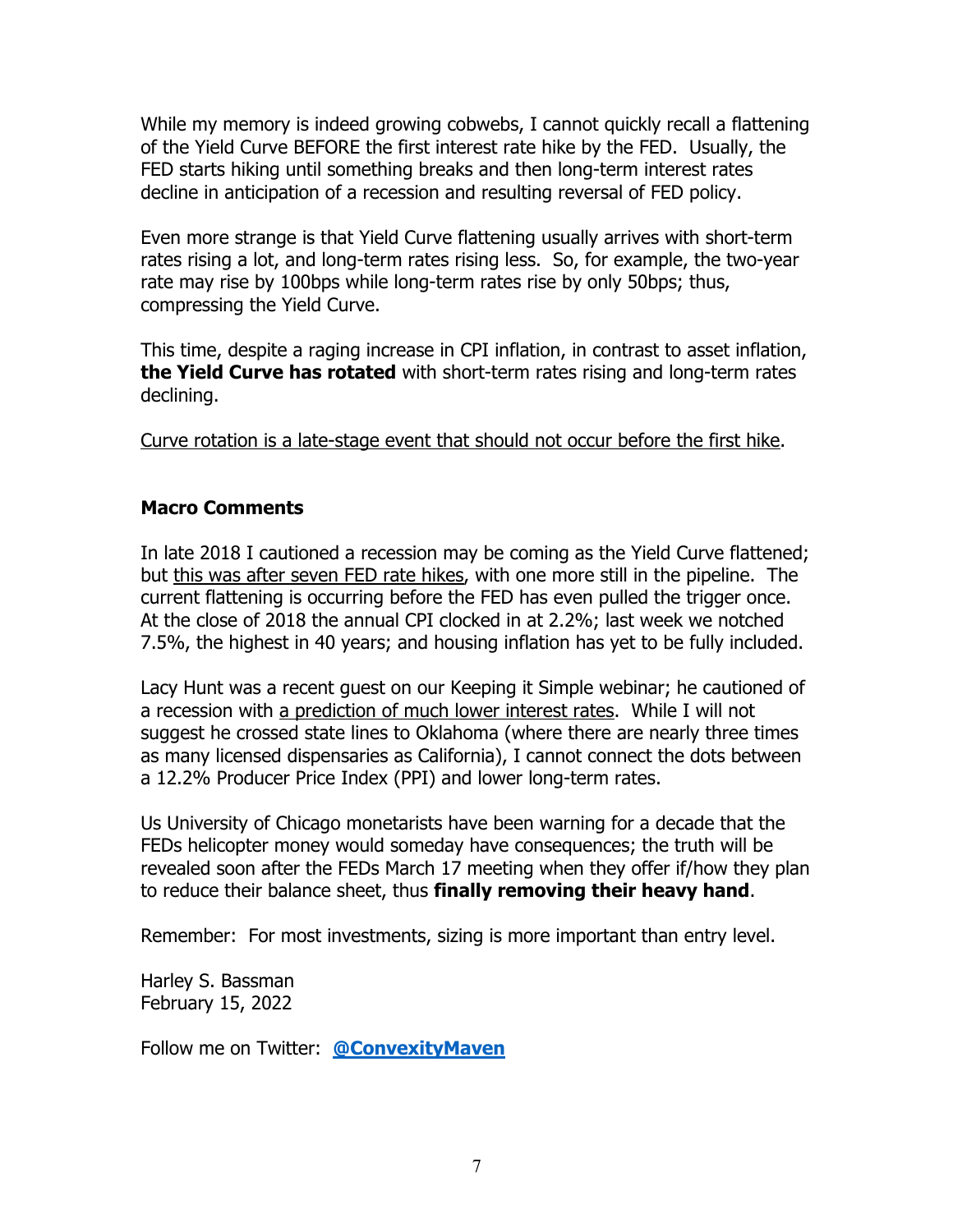Your comments are always welcome at: harley@bassman.net

If you would like to be added to my distribution, just ping me. For reference literature on the financial markets - particularly about options and derivatives - I will immodestly direct you to my educational archive at:

http://www.convexitymaven.com/themavensclassroom.html

If you still have kids in the house, please take a vacation that is more interesting than the Four Seasons, Costa Rica – life is not a dress rehearsal. Turn off the Crackberry (did I just date myself ?) and explore with the family. You don't need to break the bank, rent an RV and see the U.S. We traveled with our four kids on five incredible RV trips.

http://bassman.net



"I'm looking for a hedge against my hedge funds." Robert Mankoff – The New Yorke